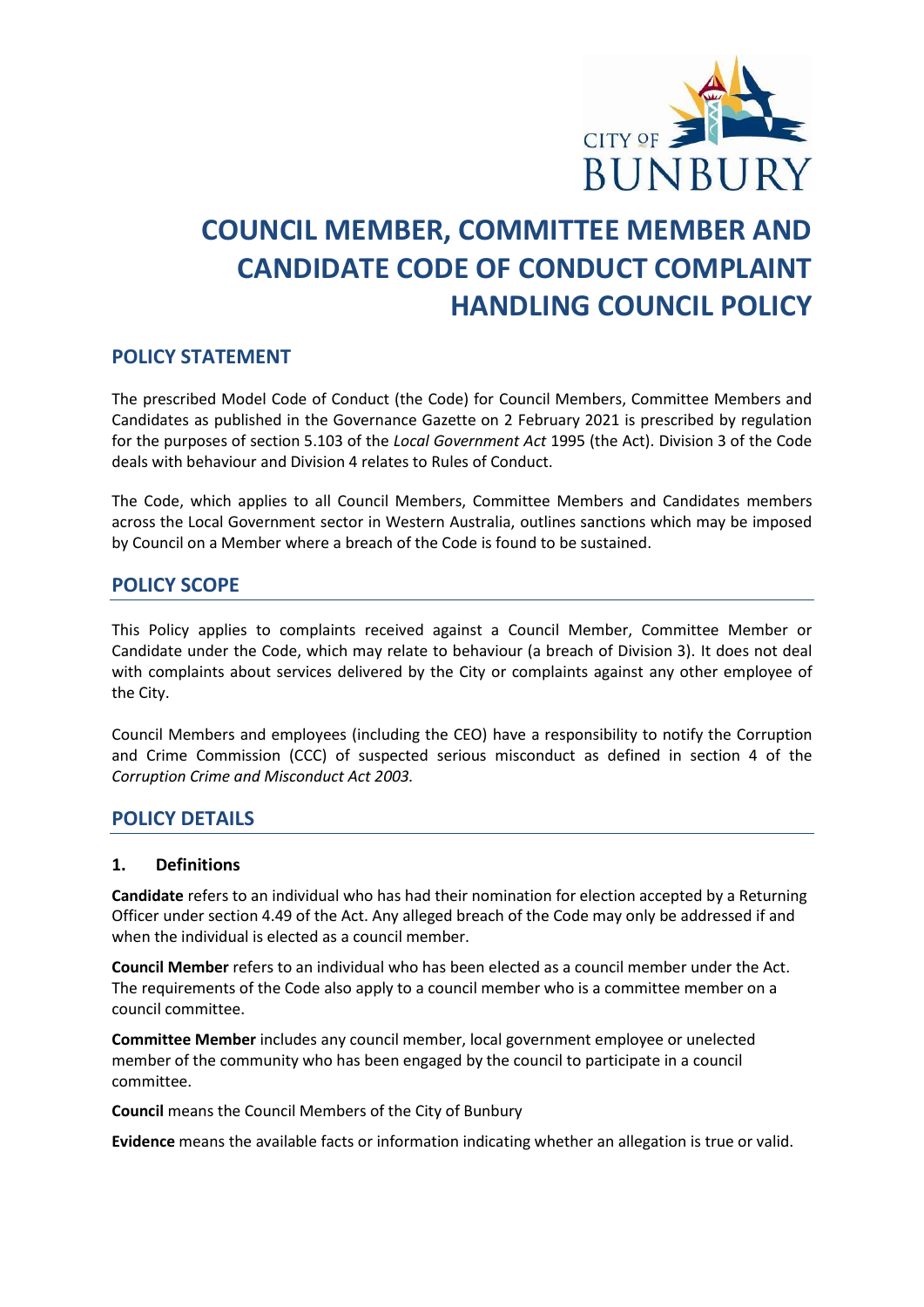**Local government** means the body corporate that is the local governing body made up of the Council, Chief Executive Officer and administrative staff appointed and managed by the CEO.

A complaint that is considered to be of a **major** nature, is one that has the potential to cause a high to extreme risk to the City of Bunbury, as determined by the CEO.

A complaint that is considered to be a **minor** nature, is one that has the potential to cause a low to medium risk to the City of Bunbury, as determined by the CEO.

**Natural Justice / Procedural Fairness** refers to the process by which all parties are:

- Advised of the complaint (and supporting evidence) against them, and
- Treated fairly and without bias; and
- Have the right to be heard; and
- Notified of the decision, the evidence relied on and the reasons for the decision.
- **2. Complaint about alleged breach of Division 3 in the Code of Conduct [Clause 11 of the Code]**
- 2.1. A person who wants to make a complaint alleging a breach of Division 3 of the Code of Conduct by a Council Member, Committee Member or Candidate may make the complaint in writing to the Chief Executive Officer (CEO).
- 2.2 The complaint must:
	- Be in writing on the Complaint About Alleged Breach form available on the City's website and identify the provisions of the Code that are alleged to have been breached;
	- Be accompanied by supporting information in the complainant's possession (or otherwise point to the availability of relevant evidence) to assist with any investigation and decision of Council;
	- Identify the Member(s) whom it is alleged has breached the Code; and
	- Be made within one month after the occurrence of the alleged breach.

## **3. Preliminary Assessment of Complaint**

- 3.1 The CEO will provide acknowledgement of the complaint within two working days of receipt
- 3.2 The CEO will review the complaint and:
	- Assess the complexity, severity and risk associated with the complaint (if the complaint involves multiple parties then coordinating communication is to be established between all parties, including the complainant);
	- Determine if the complaint relates to behaviour, that falls under Division 4 of the Code, if so, refer to point 8 within this Policy.
	- Determine if the complaint will be processed (if not, deal with the complaint in accordance with the "dismissal of complaints" section 6 of this policy);
	- Provide a copy of the complaint to an appointed independent consultant.
	- Determine a timeframe for the response; and
	- Record the receipt of complaint in the Council Member Complaints Register [DOC/436902].
- 3.3 The CEO will advise the complainant that their complaint has been received and the process moving forward, including the timeframe for an outcome.
- 3.4 A copy of the complaint will be given to the member about whom the complaint is made within seven days to allow them an opportunity respond to the allegations in writing.

Page **2** of **6**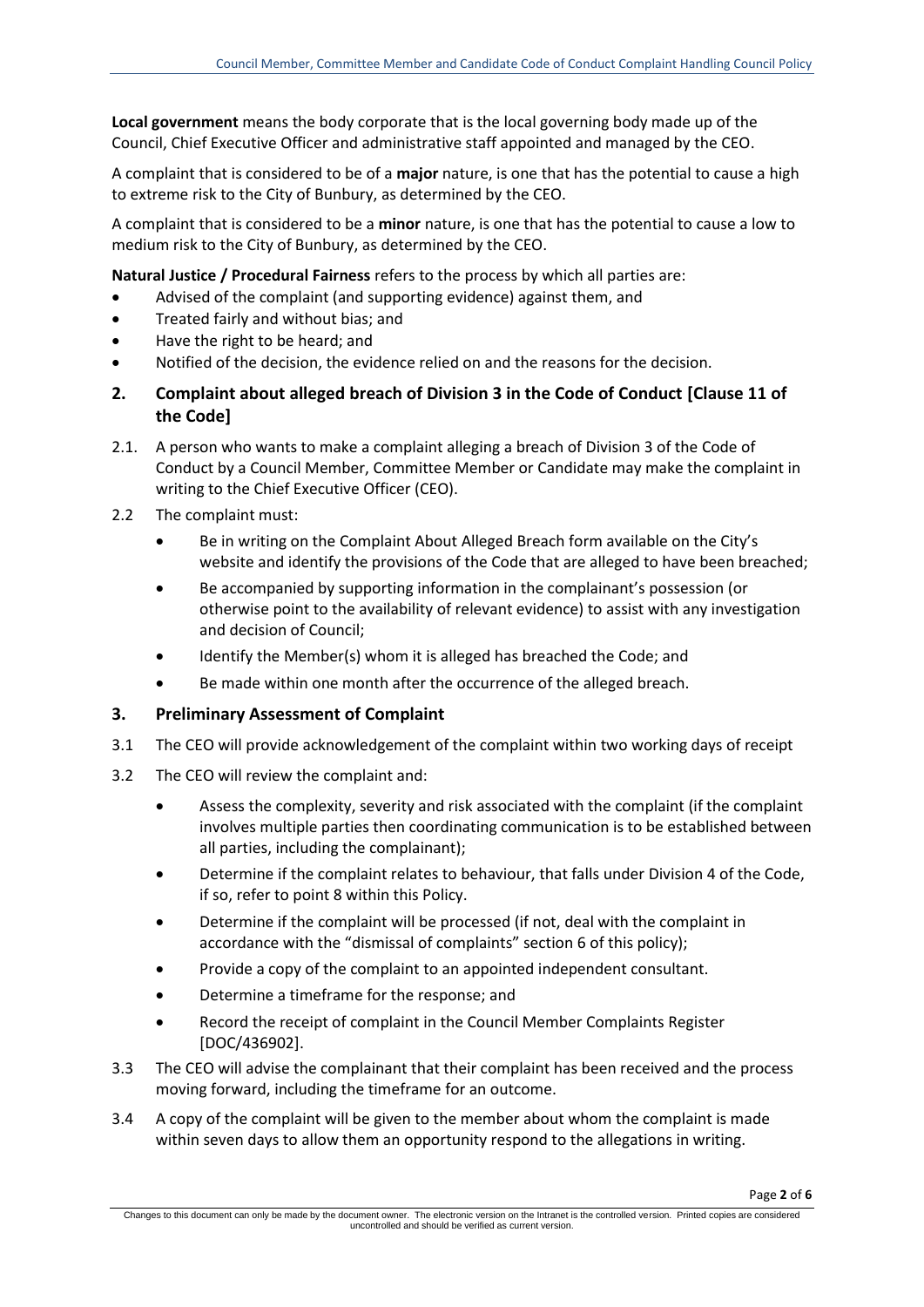## **4. Processing of complaint**

- 4.1 The independent consultant will review the complaint details and where necessary, contact the complainant to seek any further information required, and what kind of resolution the complainant is seeking.
- 4.2 The independent consultant will review all the information provided by the complainant and the member about whom the complaint was made.
- 4.3 The consultant may recommend:
	- (a) meetings be held with the complainant and the Member about whom the complaint was made; or
	- (b) professional mediation or conciliation between parties to attempt to resolve the matter to the satisfaction of all parties. This may be appropriate, for example, where the complainant is also a Member.
- 4.4 Where the matter is resolved via conciliation or mediation to the satisfaction of all the parties the withdrawal of complainant (refer to Policy point 7) process can be used.
- 4.5 Where the complaint is not resolved/withdrawn, the consultant will provide a report to Council to enable them to consider whether the alleged matter which is the subject of the complaint, did occur and make a finding on whether the matter constitute a breach of the Code of Conduct.
- 4.6 The report will be presented at a Council Meeting in confidence.
- 4.7 The Council, based on the complaint and other evidence received within the report, must be satisfied that, on the balance of probabilities, it is more likely than not that a breach occurred.
- 4.8 If the Council makes a finding that a breach of the Code of Conduct did occur, the Council may;
	- Take no further action; or
	- Prepare and implement a plan (refer to Policy point 5) to address the behaviour of the Member to whom the complaint relates.
- 4.9 The complainant and the Member about whom the complaint is made will be notified in writing of Council's finding and the reasons for its finding. If the finding is that the alleged breach has occurred, the Council must also include notification of its decision to take no future action or implement a plan to address the behaviour.
- 4.10 The CEO will record the details of the decision in the Council Member Complaints Register [DOC/436902].

## **5. Action Plans [clause 12]**

- 5.1 Action plans are to be designed to provide the Member with the opportunity and support to demonstrate the professional and ethical behaviour expected of elected representatives.
- 5.2 The Action plan should outline:
	- The behaviour(s) of concern;
	- The actions to be taken to address the behaviour(s);
	- Who is responsible for the actions; and
	- An agreed timeframe for the actions to be completed.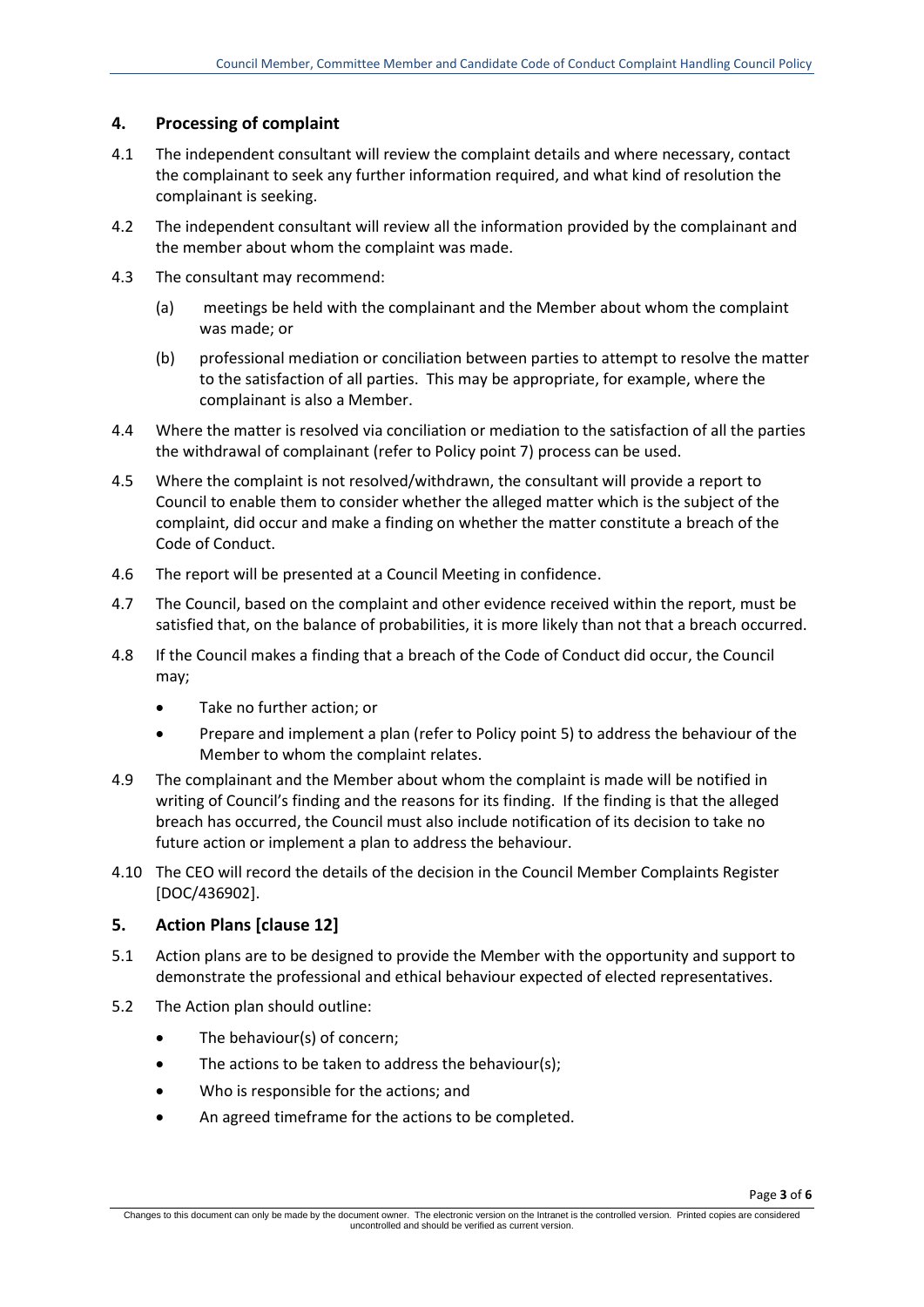- 5.3 The Action Plan must be prepared in consultation with the Member to whom the complaint relates and may include a requirement for the person to do one or more of the following:
	- Engage in mediation;
	- Undertake counselling;
	- Undertake training;
	- Take other action the Council considers appropriate.
- 5.4 The CEO must monitor the actions and timeframes set out in the Action Plan.
- 5.5 If the Member to whom the Action Plan relates does not comply with the action/s within the agreed timeframe, then under Clause 23 of the Rules of Conduct, the Member has contravened a rule of conduct and committed a minor breach (refer to Policy point 8).

## **6. Dismissal of a complaint [clause 13]**

- 6.1 A complaint must be dismissed if the alleged behaviour to which the complaint relates occurred at a council or committee meeting and
	- the behaviour was dealt with by the presiding member; or
	- The member responsible for the behaviour has taken corrective action in accordance with the City's Standing Orders Local Law.
- 6.2 The CEO must give a written notice of its decision to dismiss the complaint and the reasons for its decision to the complainant and the person to whom the complaint relates.

## **7. Withdrawal of a complaint [clause 14]**

- 7.1 A complainant may withdraw their complaint at any time before the Council makes a finding in relation to the complaint.
- 7.2 The complainant must withdraw their complaint in writing and provide it to the CEO.

## **8. Rules of Conduct Complaints (Division 4) [section 5.110 Act]**

- 8.1 Division 4 of the Code sets out the Rules of Conduct for council members and candidates that relate to the principles in Division 2 and the behaviours in Division 3.
- 8.2 If a member contravenes a rule of conduct they are considered to have committed a minor breach pursuant to section 5.105(1) of the Act.
- 8.3 A minor breach is dealt with by the Local Government Standards Panel under section 5.110 of the Act.
- 8.4 Any person may submit a complaint of an alleged minor breach by submitting a [Complaint of](https://www.dlgsc.wa.gov.au/local-government/local-governments/compliance-and-governance/breaches-of-the-local-government-act/minor-breach-findings/the-minor-breach-system-february-2021)  [Minor Breach Form](https://www.dlgsc.wa.gov.au/local-government/local-governments/compliance-and-governance/breaches-of-the-local-government-act/minor-breach-findings/the-minor-breach-system-february-2021) (Act s.5.107[2]) with relevant supporting evidence attached to the City of Bunbury CEO (Complaints Officer) a[t ceo@bunbury.wa.gov.au](mailto:ceo@bunbury.wa.gov.au) .
- 8.5 Within 14 days the CEO will:
	- Contact the complainant acknowledging that the complaint has been received;
	- Provide the council member who is the subject of the complaint with a copy of the complaint; and
	- Send the complaint to the Local Government Standards Panel.

If the CEO believes that a complaint discloses a serious breach (rather than a minor breach), they will refer it to the Department of Local Government, Sporting and Cultural Industries (DLGSC).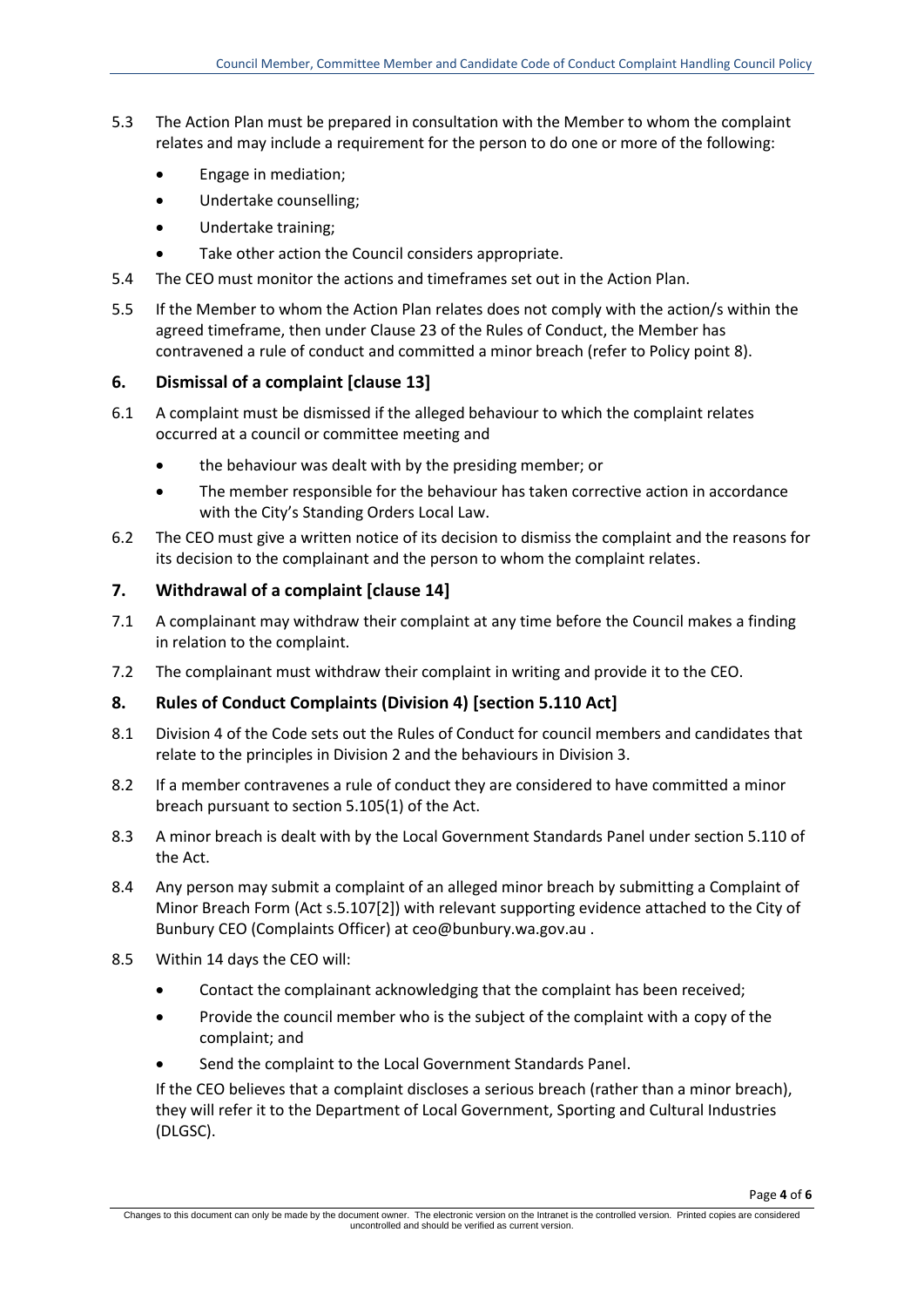#### **9. Where agreement cannot be reached**

9.1 If the Council cannot agree on the resolution of a complaint or whether the complaint can be dismissed under clause 13 of the Code (refer to Policy point 6), it may decide to engage an independent person to review the complaint and make recommendations on appropriate actions.

## **10. Confidentiality**

- 10.1 The complaint will be treated with strict confidentiality until such time as the matter has been determined. The complainant and the member about whom the claim is made will also be expected to observe confidentiality.
- 10.2 The report to Council will be presented in confidence.
- 10.3 Findings of a breach of the Code will be included in the Council Member Complaints Register and made publicly available on the City's website.

### **11. Record Keeping**

- 11.1 All records received or created in relation to the complaint, assessment and finding must be registered within the City's Electronic Data Record Management System.
- 11.2 All records will be managed in accordance with the City's Record Keeping Plan.

#### **12. Complaint Contact Information**

| City of Bunbury:                 | www.bunbury.wa.gov.au                      |  |  |  |  |
|----------------------------------|--------------------------------------------|--|--|--|--|
|                                  | ceo@bunbury.wa.gov.au                      |  |  |  |  |
|                                  | <b>Chief Executive Officer</b>             |  |  |  |  |
|                                  | City of Bunbury                            |  |  |  |  |
|                                  | PO Box 21                                  |  |  |  |  |
|                                  | BUNBURY, WA 6230                           |  |  |  |  |
|                                  |                                            |  |  |  |  |
| Corruption and Crime Commission: | info@ccc.wa.gov.au                         |  |  |  |  |
|                                  | Telephone: 1800 803 186 (Mon-Fri; 9am-4pm) |  |  |  |  |
|                                  | Download a Report Serious Misconduct Form  |  |  |  |  |